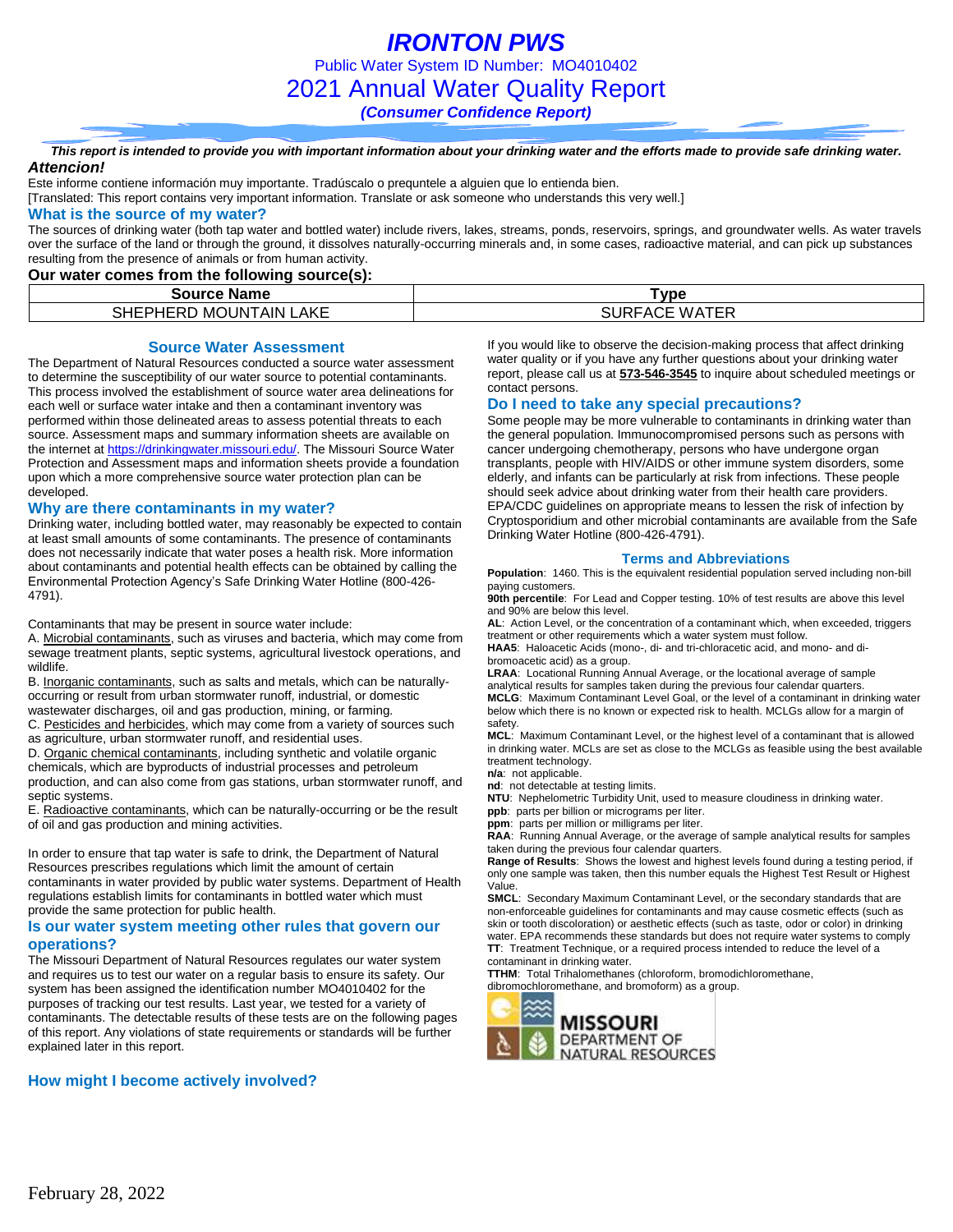# *IRONTON PWS*

Public Water System ID Number: MO4010402

2021 Annual Water Quality Report

*(Consumer Confidence Report)*

# *Contaminants Report*

IRONTON PWS will provide a printed hard copy of the CCR upon request. To request a copy of this report to be mailed, please call us at **573-546-3545***.* The CCR can also be found on the internet at www.dnr.mo.gov/ccr/MO4010402.pdf.

*The state has reduced monitoring requirements for certain contaminants to less often than once per year because the concentrations of these contaminants are not expected to vary significantly from year to year. Records with a sample year more than one year old are still considered representative. No data older than 5 years need be included. If more than one sample is collected during the monitoring period, the Range of Sampled Results will show the lowest and highest tested results. The Highest Test Result, Highest LRAA, or Highest Value must be below the maximum contaminant level (MCL) or the contaminant has exceeded the level of health based standards and a violation is issued to the water system.* 

## *Regulated Contaminants*

| <b>Requlated</b><br><b>Contaminants</b> | Collection<br><b>Date</b> | <b>Highest</b><br>Test<br><b>Result</b> | Range of<br><b>Sampled</b><br><b>Result(s)</b><br>(low – high) | <b>MCL</b><br>Unit |    | <b>MCLG</b> | <b>Typical Source</b>                                                                          |  |
|-----------------------------------------|---------------------------|-----------------------------------------|----------------------------------------------------------------|--------------------|----|-------------|------------------------------------------------------------------------------------------------|--|
| <b>BARIUM</b>                           | 2/22/2021                 | 0.0229                                  | 0.0229                                                         | ppm                |    | ◠           | Discharge of drilling wastes; Discharge from metal refineries;<br>Erosion of natural deposits  |  |
| NITRATE-<br><b>NITRITE</b>              | 2/22/2021                 | 0.167                                   | 0.167                                                          | ppm                | 10 | 10          | Runoff from fertilizer use; Leaching from septic tanks, sewage;<br>Erosion of natural deposits |  |

| <b>Disinfection</b><br><b>Byproducts</b> | <b>Sample Point</b> | <b>Monitoring</b><br><b>Period</b> | <b>Highest</b><br>LRAA | <b>Range of Sampled</b><br><b>Result(s)</b><br>$(low - high)$ | <b>Unit</b> | <b>MCL</b> | <b>MCLG</b> | <b>Typical Source</b>                    |
|------------------------------------------|---------------------|------------------------------------|------------------------|---------------------------------------------------------------|-------------|------------|-------------|------------------------------------------|
| (HAA5)                                   | DBPDUAL-01          | 2021                               | 31                     | $11.7 - 45.7$                                                 | ppb         | 60         |             | Byproduct of drinking water disinfection |
| (HAA5)                                   | DBPDUAL-03          | 2021                               | 23                     | $7.11 - 24.4$                                                 | ppb         | 60         |             | Byproduct of drinking water disinfection |
| TTHM                                     | DBPDUAL-01          | 2021                               | 52                     | $13.6 - 100$                                                  | ppb         | 80         |             | Byproduct of drinking water disinfection |
| TTHM                                     | DBPDUAL-03          | 2021                               | 29                     | $11.2 - 51.3$                                                 | ppb         | 80         |             | Byproduct of drinking water disinfection |

| <b>TOC</b>                       |                     | <b>Collection</b><br><b>Date</b> | <b>Highest</b><br><b>Value</b> |                                                                        | <b>Range of Sampled</b><br><b>Results</b> | Unit                                                        |      |                                         |           | <b>Typical Source</b>                |                                         |  |
|----------------------------------|---------------------|----------------------------------|--------------------------------|------------------------------------------------------------------------|-------------------------------------------|-------------------------------------------------------------|------|-----------------------------------------|-----------|--------------------------------------|-----------------------------------------|--|
| CARBON, TOTAL                    |                     |                                  | 10/12/2021                     | 2.02                                                                   |                                           | $1.09 - 2.02$                                               | MG/L |                                         |           | Naturally present in the environment |                                         |  |
|                                  |                     |                                  |                                |                                                                        |                                           |                                                             |      |                                         |           |                                      |                                         |  |
| <b>Lead and</b><br><b>Copper</b> | <b>Date</b>         |                                  |                                | 90th Percentile: 90%<br>of your water utility<br>levels were less than |                                           | <b>Range of Sampled</b><br><b>Results</b><br>$(low - high)$ |      | Unit                                    | <b>AL</b> | <b>Sites</b><br><b>Over AL</b>       | <b>Typical Source</b>                   |  |
| <b>COPPER</b>                    | 2017 - 2019         |                                  | 0.121                          |                                                                        |                                           | $0.0186 - 0.13$                                             |      | ppm                                     | 1.3       |                                      | Corrosion of household plumbing systems |  |
| LEAD                             | 2017 - 2019<br>l.87 |                                  | $0 - 11.6$                     |                                                                        | ppb                                       | 15                                                          |      | Corrosion of household plumbing systems |           |                                      |                                         |  |

| % of samples in<br>compliance with<br><b>Standard</b> | <b>Months</b><br>Occurred | Monitorina<br><b>Violation</b> | <b>Highest Single</b><br><b>Measurement</b> | <b>Month</b><br><b>Occurred</b> | Sources            | In<br><b>Compliance</b> |
|-------------------------------------------------------|---------------------------|--------------------------------|---------------------------------------------|---------------------------------|--------------------|-------------------------|
| 100                                                   | ᅩ                         | N <sub>O</sub>                 | 0.28                                        | DEC                             | <b>SOIL RUNOFF</b> | <b>YES</b>              |

### *Violations and Health Effects Information*

| Durina<br>the 2021<br>. we had the below noted $\cdot$<br>. calendar vear<br>! violation(s)<br>* drinking water regulations.<br>0t |         |      |  |  |  |  |  |  |
|------------------------------------------------------------------------------------------------------------------------------------|---------|------|--|--|--|--|--|--|
| $\omega$ ompliance P<br>∙ Period                                                                                                   | Analvte | Tvne |  |  |  |  |  |  |
| d in the Calendar Year of 2021<br><b>No</b><br>⊦ Violations Occurred in                                                            |         |      |  |  |  |  |  |  |

### **Special Lead and Copper Notice:**

If present, elevated levels of lead can cause serious health problems, especially for pregnant women and young children. Lead in drinking water is primarily from materials and components associated with service lines and home plumbing. IRONTON PWS is responsible for providing high quality drinking water, but cannot control the variety of materials used in plumbing components. When your water has been sitting for several hours, you can minimize the potential for lead exposure by flushing your tap for 30 seconds to 2 minutes before using water for drinking or cooking. If you are concerned about lead in your water, you may wish to have your water tested. Information on lead in drinking water, testing methods, and steps you can take to minimize exposure is available from the Safe Drinking Water Hotline (800-426-4791) or at [http://water.epa.gov/drink/info/lead/index.cfm.](http://water.epa.gov/drink/info/lead/index.cfm)

All contaminant sample results from past and present compliance monitoring are available online at the Missouri DNR Drinking Water Watch website at [www.dnr.mo.gov/DWW/.](http://www.dnr.mo.gov/DWW/) To see the Lead and Copper results, enter your water system's name in the box titled Water System Name, then select Find Water Systems at the bottom of the page. On the next screen, click on the Water System Number. At the top of the next page, under the Help column, click on Other Chemical Results by Analyte. Scroll down to Lead and click the blue Analyte Code (1030). A Sample Collection Date range may need to be entered. The Lead and Copper locations will be displayed under the heading Sample Comments. Scroll to find your location and click on the Sample No. for results. If you assisted the water system in taking a Lead and Copper sample but cannot find your location on the list, please contact IRONTON PWS for your results.